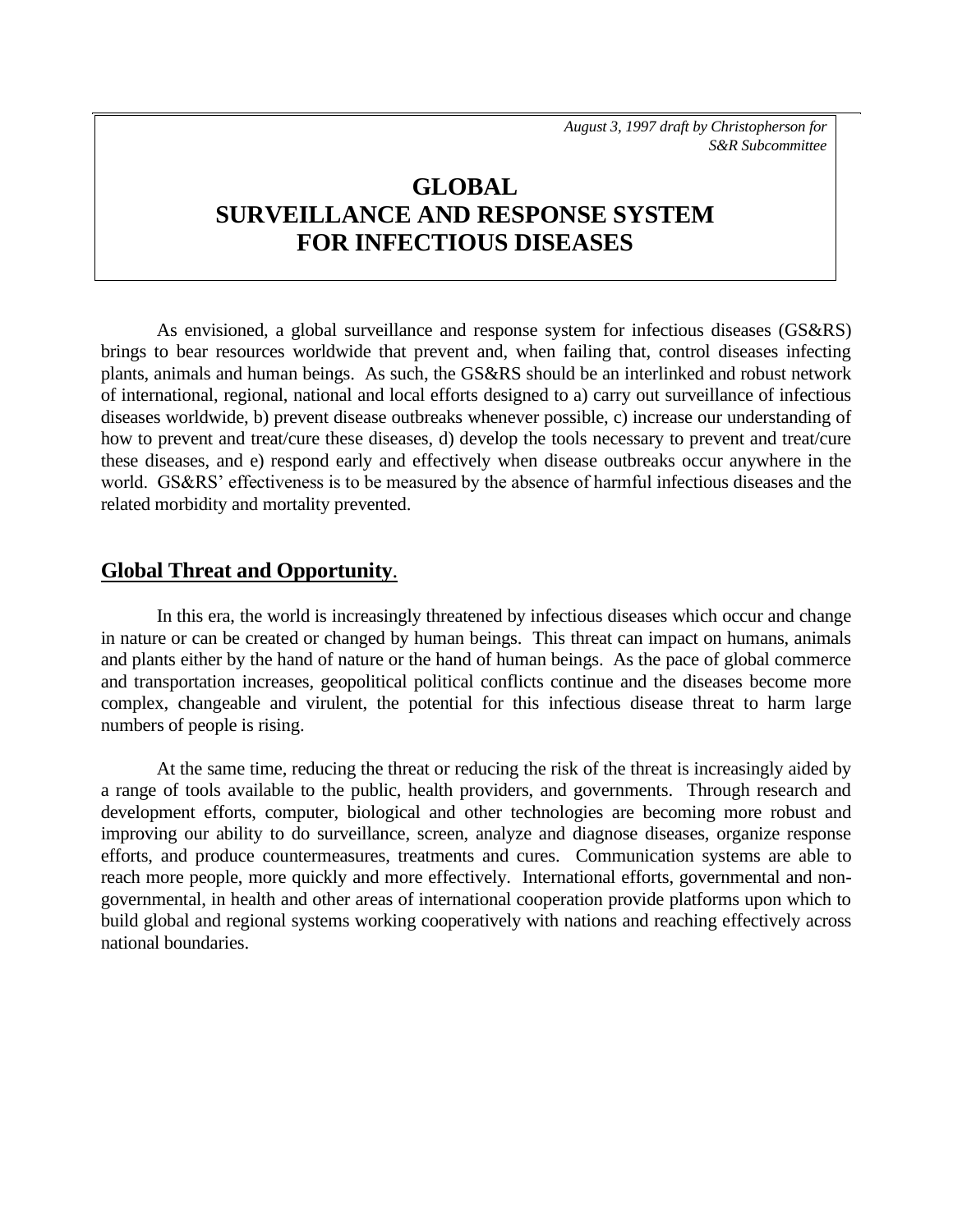#### **Process for Developing the GS&RS**.

For GS&RS to be effective, the process for developing an international network needs to be an open process which involves key international leaders early and obtains their commitment. The U.S. at the highest levels, the President and Vice-President, has already stated its strong interest. Working through the Committee on International Science, Engineering and Technology (CISET) process and participating agencies, the U.S. should initiate a dialogue with the 25 to 50 key international leaders with respect to infectious diseases and the development of an effective prevention, surveillance and response system. These leaders should include representatives from the full range of affected nations, international non-governmental agencies (including the World Health Organization), academics, public health and medicine, business and industry, and philanthropy. As a first step, these leaders should meet within 90 days to 1) develop the basic design for a global S&RS, 2) lay out a strategic plan for developing such a system and the supporting coordination/communication network, and 3) commit the necessary resources to launch the initial phase of the GS&RS.

Key to the success of this process will be to involve international leaders short and long-term who will 1) ensure the neutrality and acceptability of the system, 2) bring or obtain the necessary public and private sector organizational and financial resources to launch the system, 3) access the technological resources to develop the network infrastructure, and 4) provide the expertise in infectious diseases and the development of effective and global prevention, surveillance and response system.

## **Necessary Conditions for GS&RS**.

For a global surveillance and response system (GS&RS) to succeed, the following conditions, at a minimum, need to be met.

- A GS&RS of agency networks, national networks, regional networks, and an international network needs to be established for the purposes of coordination and communication.
- Surveillance systems operating throughout the world need to be established and/or strengthened and need to share information and link directly and through national and international networks.
- Response systems operating and available throughout the world need to be established and/or strengthened and need to work cooperatively to deal with infectious diseases identified through the surveillance systems.
- Prevention systems need to be developed which can identify precursors to infectious diseases, can do early detection of infectious diseases, and can prevent the emergence or re-emergence of infectious diseases.
- Research and development efforts need to develop the tools for a) preventing, b) screening, analyzing and diagnosing, c) treating and curing infectious diseases.
- Human resources need to be developed through recruitment, education and training and agency support that can carry out the critical roles described above.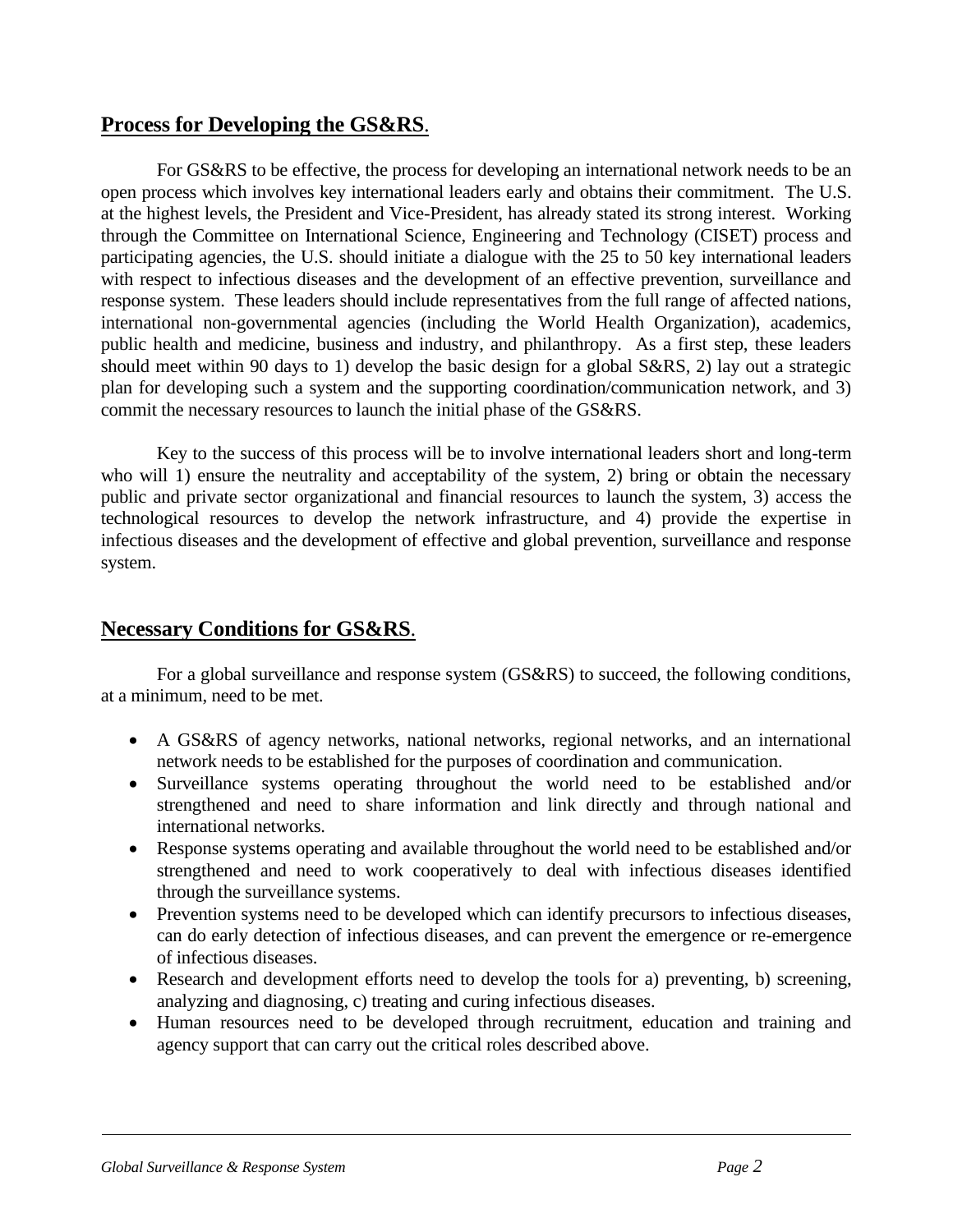# **Concept and Coordination of GS&RS**.

To support a fully functioning and effective global surveillance and response system (GS&RS) in internationally, there is the need for a system made up of "networks" which can coordinate prevention, surveillance and response and facilitate communications for this system. This system of networks functions at the following levels:

- **Agency Network.** Each participating agency in the GS&RS needs to improve the effectiveness of its prevention, surveillance and response efforts and establish a coordination and communications network within its own agency which brings together its resources, coordinates surveillance/response actions, and provides linkage with other agencies within that nation as well as with other agencies internationally.
- **National Network.** Each nation, including the U.S., participating in the GS&RS needs to improve the effectiveness of its prevention, surveillance and response efforts and establish a coordination and communications network within its boundaries which brings together its resources, coordinates surveillance/response actions, and provides linkage with international agencies and with other nations.
- **International and Regional Networks.** A neutral, collaborative effort of nations, international agencies, donors and other interested parties needs to establish a coordination and communications network which supports the GS&RS and brings together and provides linkage amongst international agencies and nations. At the multinational regional level, these networks should support efforts, such as is being developed for southern Africa.

**International and Regional Networks.** The international coordination network's function is to link together and coordinate the international resources available to deal with infectious diseases. Working with non-governmental and governmental agencies, it should support the system as follows:

- inventory available resources,
- work with the agencies on roles and responsibilities in an international S&RS and regional S&RS,
- develop special regional efforts targeted at surveillance and response of specific diseases,
- help develop preventive and treatment measures and their deployment
- work with industry on supply and distribution of preventive and treatment measures,
- analyze surveillance information from the full range of sources and disseminate that analysis,
- help organize international responses to potential and actual outbreaks of infectious diseases,
- encourage needed research and training to support an international S&RS, and
- identify gaps in the S&RS and work with the appropriate non-governmental and governmental agencies on capacity building to fill those gaps.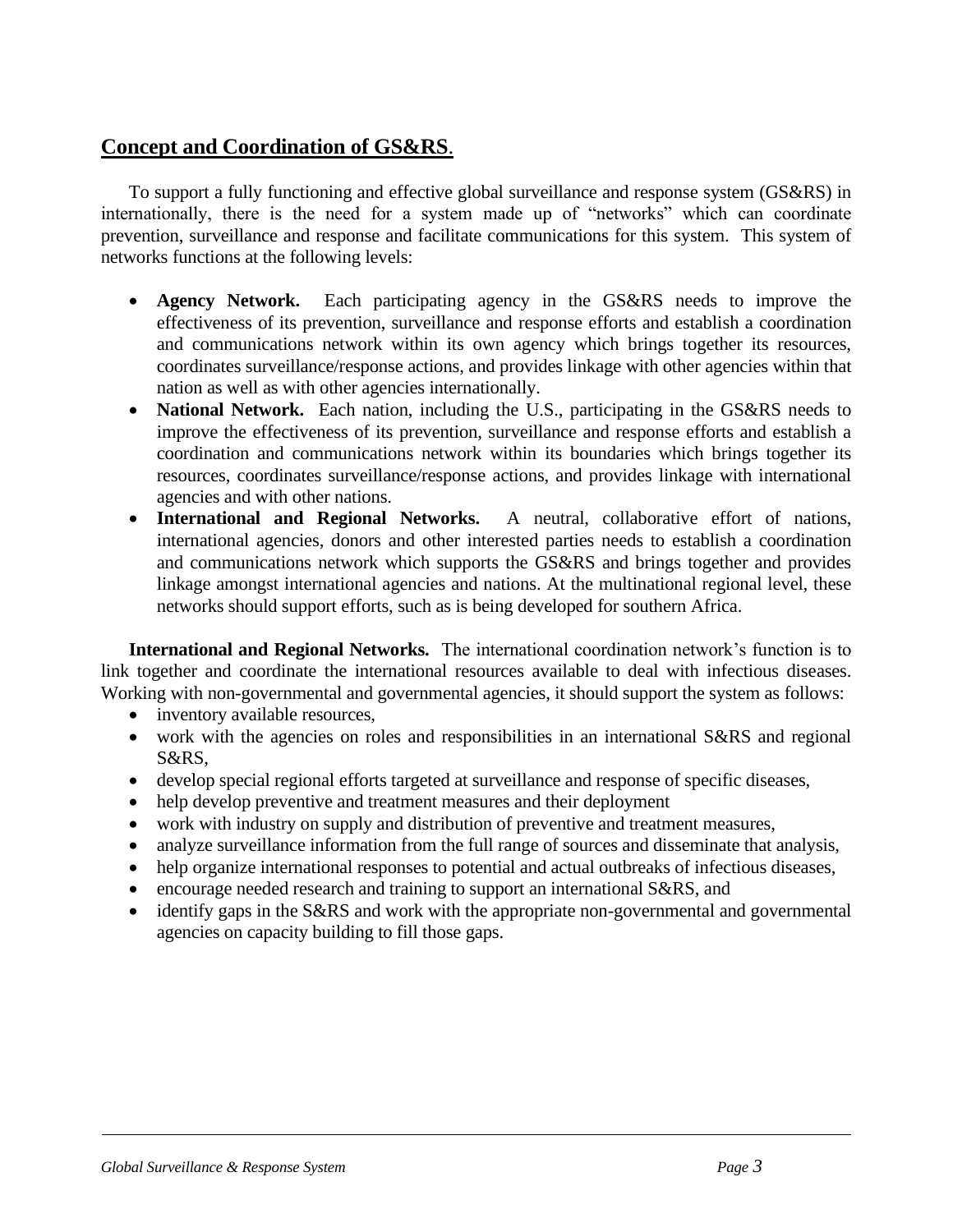For there to be effective prevention, surveillance and response, a stronger coordination system is needed internationally, amongst U.S. agencies and within U.S. agencies. A stronger coordination system will identify potential infectious disease risks earlier and produce a more effective response, either preventive or corrective. A stronger coordination system will make better use of existing resources, identify areas where additional resources might be needed, and incorporate additional resources as they become available.

At the multinational regional level, regional S&RS systems and special efforts targeted at specific diseases should also be established by the respective nations, involving key governmental and non-governmental resources within that region, and supported by governmental and nongovernmental agencies outside the region.

**U.S. Network.** The U.S. coordination/communication network is to link together and coordinate the U.S. resources available to deal with infectious diseases both in- and outside the U.S. Similar to the international network, it should function as follows:

- inventory available U.S. resources,
- work with the agencies on roles and responsibilities in a U.S. and international S&RS,
- help develop preventive measures and their deployment,
- work with industry on supply and distribution of preventive and treatment measures,
- analyze surveillance information concerning U.S. interests from the full range of sources and disseminate that analysis,
- help organize U.S. responses to potential and actual outbreaks of infectious diseases,
- encourage needed research and training to support an international S&RS, and
- identify gaps in the S&RS and work with the appropriate non-governmental and governmental agencies on capacity building to fill those gaps.

**Agency Networks.** Each U.S. agency involved heavily with infectious diseases is encouraged to set up a single coordination/communication network which organizes internal agency surveillance and response activities and links the appropriate activities with both the U.S. and international surveillance and response activities. This will provide a single and high level point of contact for ensuring appropriate agency responsiveness and appropriate and timely participation in the overall surveillance and response efforts of the U.S.

To enhance the agency's own efforts, it should, to the extent appropriate, inventory available resources, work with other agencies on roles and responsibilities, develop preventive measures and their deployment, analyze and disseminate surveillance information, organize agency responses to potential and actual outbreaks of infectious diseases, encourage needed research and training, and identify and fill gaps in the agency's S&RS.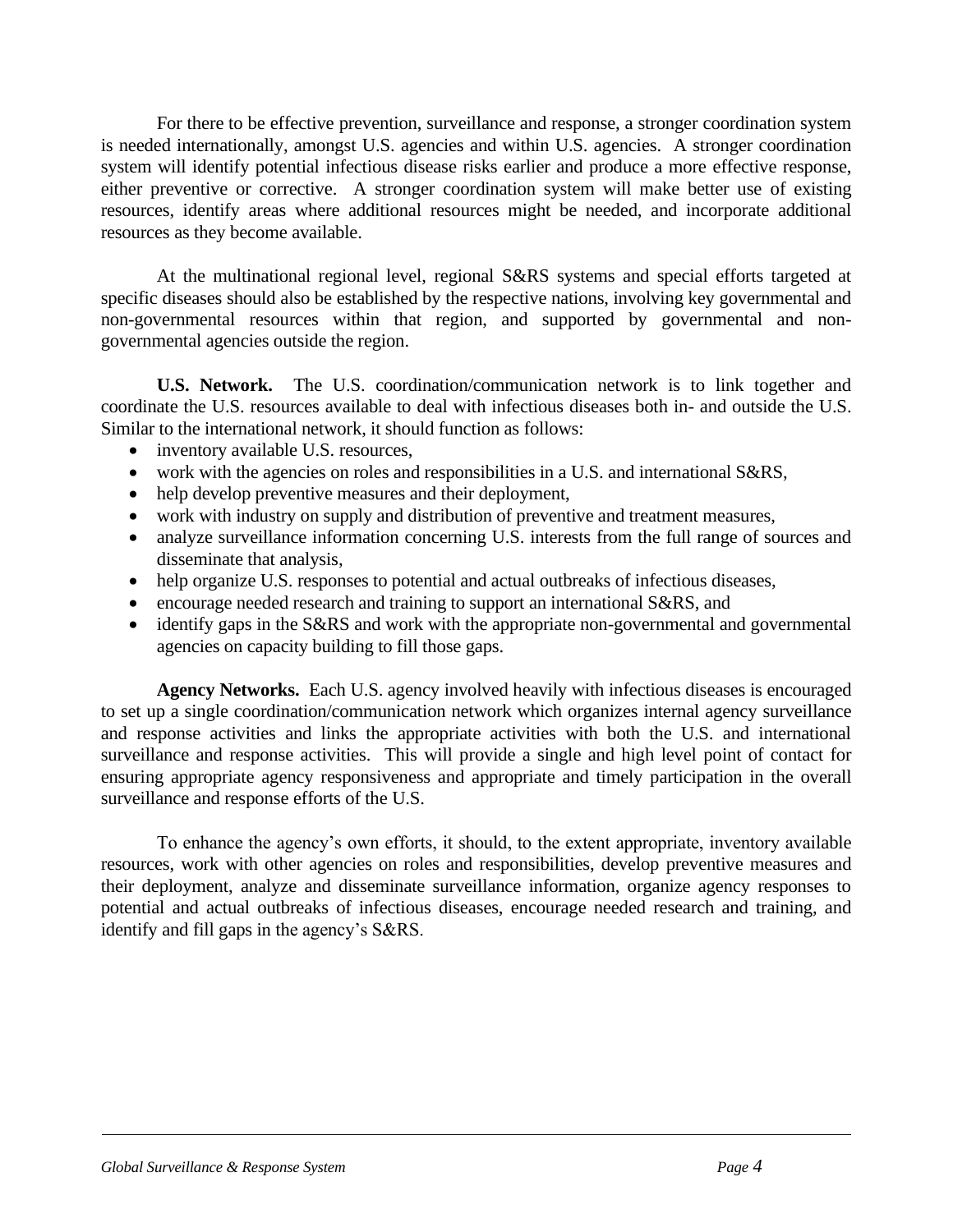## **Communications for GS&RS.**

With respect to communications, each international, regional, national and agency network should have open architecture\*, be voluntarily accessible to public and private agencies who have an interest, and be robust enough to attract the full mix of participants (nations, agencies, individuals) because of the high quality, timeliness, and credibility of the available information. The networks cannot be seen as promoting a single ideology or philosophy. The networks should not be a propaganda medium. Because some nations and agencies have the need to provide or receive some information on a more confidential basis, mechanisms will be established to handle these communications as well. This two-tiered approach, if carefully executed, allows the full range of communications while encouraging agencies and nations to move toward the open architecture part of the network. The free flow of information must be protected and the overriding characteristics of the process are sharing information, supporting preventive programs, and coordinating surveillance and response.

**International and Regional Networks.** For the international and regional networks to succeed, they must be accepted as politically neutral, be robust, and as with all the networks, operate with an open architecture. At these networks, participants should be free to enter, read and extract information openly. In order to ensure that there is quality control on the information and high-grade analysis, the international and regional networks should have one or more organizations providing analysis of the information flowing through the open architecture part of the network. While again encouraging international participants to use the open architecture parts of the network, it is recognized that participants may desire to limit their communication to local or regional participants, particular agencies or nations, or according to locally defined criteria or according to bilateral agreements. The international and regional networks should develop communications systems to respond to that need as long as it does not compromise the networks' primary objective of open communications leading to better surveillance and response.

**U.S. Network.** For the U.S. coordination/communications network to succeed with its communications function, it must be accepted as politically neutral, be robust, and operate with an open architecture. Non-governmental and governmental participants should be free to enter, read and extract information openly. The network should link with the international network, with U.S. agency networks and with other governmental and non-governmental networks outside the U.S. In order to ensure that there is quality control on the information and high-grade analysis, one or more organizations, including CDC, should provide analysis of the information flowing through the open architecture part of the network. While again encouraging U.S. participants to use the open architecture parts of the network, it is recognized that agencies will also have other communications outside this system.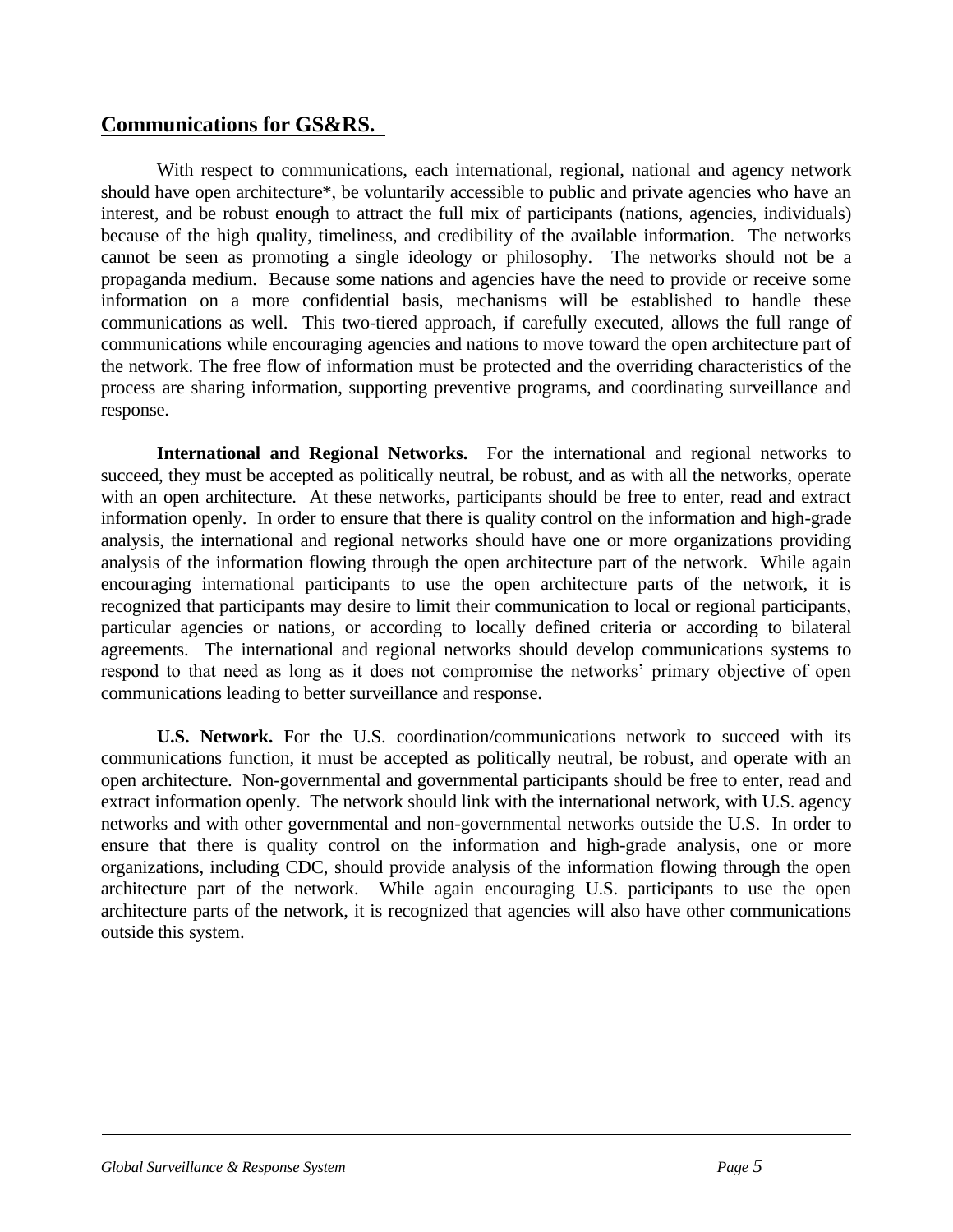Agency Networks. Each of the non-governmental and governmental agencies which are extensively involved in infectious disease surveillance and response is encouraged to develop a communications component of its coordination/communications network within that agency which links together the agency's activities internally and links with both the U.S. and international networks and any other surveillance and response agencies. The design of the internal part of these communications systems will vary widely depending on the mission, organization, and communications capability of the respective agency. Each agency is encouraged to incorporate an external link, a link which can be accessed by particular partner agencies or by the general public and which needs to be designed to meet those communications requirements.

#### **GS&RS Organizational Support and Funding.**

Key to the success of the global S&RS is coordination by a neutral agency and oversight by a collection of nations and agencies which together ensure political neutrality and responsiveness to the diverse international community. The GS&RS should be overseen by a "board" of governmental and non-governmental organizations representing the full spectrum of international political and economic interests.

The coordination office for GS&RS should be in a freestanding organization(s) in an independent country or its equivalent. If not a freestanding organization(s), the "host" nation or organization should not control or be perceived as controlling operations and yet must be able to help ensure GS&RS effectiveness. The GS&RS coordination office should be located organizationally and physically so as to again ensure its neutrality.

While there should be close coordination and communication with the World Health Organization (WHO), the GS&RS coordination office may or may not be separate from WHO.

Funding for GS&RS coordination and communications functions should come from a collection of sources which together ensure neutrality and long-term viability. While the U.S. should be a strong supporter organizationally and financially, it should not control or be perceived as controlling the GS&RS philosophy and operations.